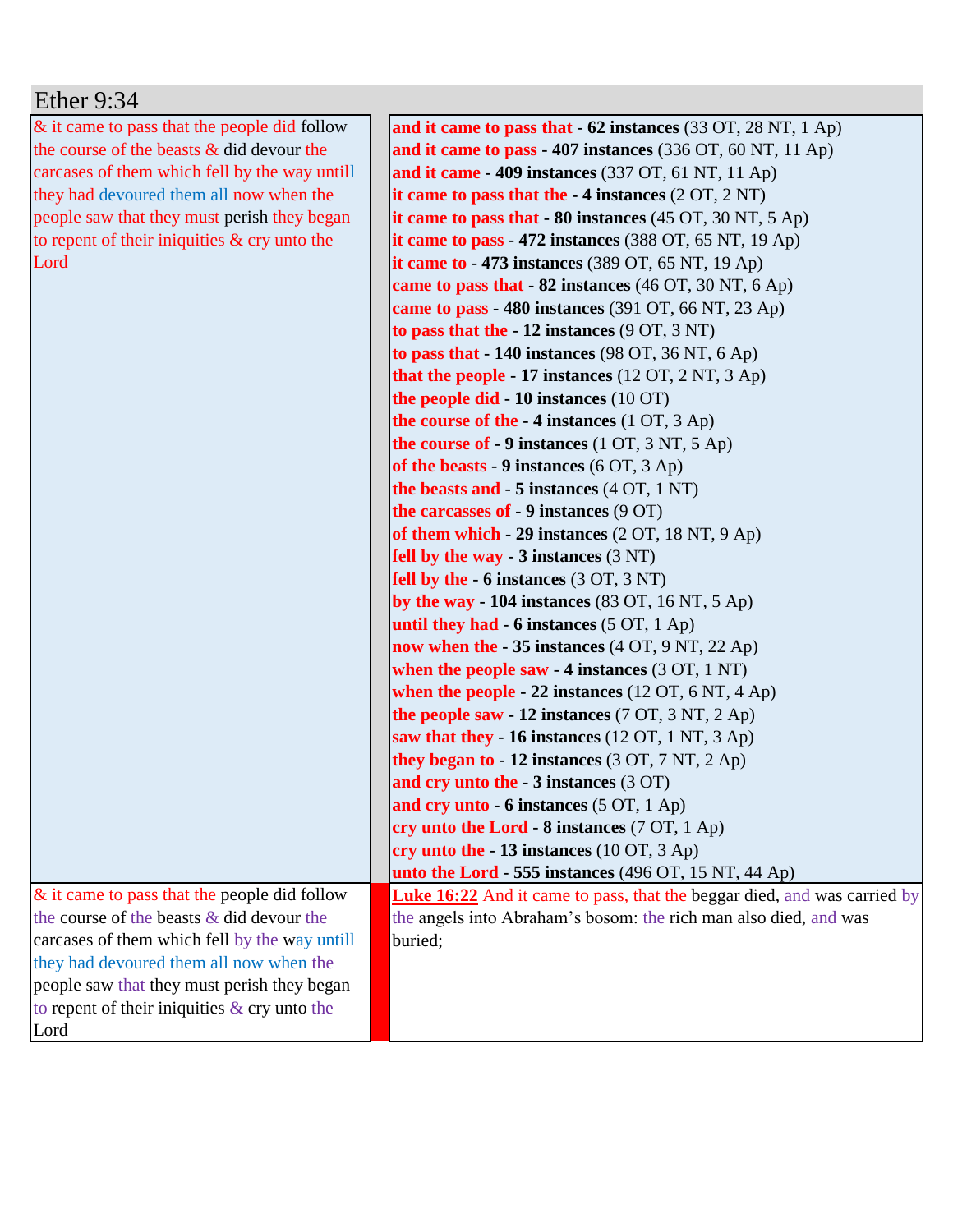| $\&$ it came to pass that the people did follow         | Acts 28:8 And it came to pass, that the father of Publius lay sick of a       |
|---------------------------------------------------------|-------------------------------------------------------------------------------|
| the course of the beasts & did devour the               | fever and of a bloody flux: to whom Paul entered in, and prayed, and laid     |
| carcases of them which fell by the way untill           | his hands on him, and healed him.                                             |
| they had devoured them all now when the                 |                                                                               |
| people saw that they must perish they began             |                                                                               |
| to repent of their iniquities & cry unto the            |                                                                               |
| Lord                                                    |                                                                               |
| & it came to pass that the people did follow            | 2 Esdras 12:40 And it came to pass, when all the people saw that the          |
| the course of the beasts & did devour the               | seven days were past, and I not come again into the city, they gathered       |
| carcases of them which fell by the way untill           | them all together, from the least unto the greatest, and came unto me,        |
| they had devoured them all now when the                 | and said,                                                                     |
| people saw that they must perish they began             |                                                                               |
| to repent of their iniquities & cry unto the            |                                                                               |
| Lord                                                    |                                                                               |
| & it came to pass that the people did follow            | <b>Jeremiah 27:8</b> And it shall come to pass, that the nation and kingdom   |
| the course of the beasts & did devour the               | which will not serve the same Nebuchadnezzar the king of Babylon, and         |
| carcases of them which fell by the way untill           | that will not put their neck under the yoke of the king of Babylon, that      |
| they had devoured them all now when the                 | nation will I punish, saith the LORD, with the sword, and with the            |
| people saw that they must perish they began             | famine, and with the pestilence, until I have consumed them by his hand.      |
| to repent of their iniquities & cry unto the            |                                                                               |
| Lord                                                    |                                                                               |
| $\&$ it came to pass that the people did follow         | <b>Leviticus 11:46</b> This is the law of the beasts, and of the fowl, and of |
|                                                         |                                                                               |
| the course of the beasts $&$ did devour the             | every living creature that moveth in the waters, and of every creature that   |
| carcases of them which fell by the way untill           | creepeth upon the earth:                                                      |
| they had devoured them all now when the                 |                                                                               |
| people saw that they must perish they began             |                                                                               |
| to repent of their iniquities & cry unto the            |                                                                               |
| Lord                                                    |                                                                               |
| $\&$ it came to pass that the people did follow         | <b>Jeremiah 7:33</b> And the carcases of this people shall be meat for the    |
| the course of the beasts & did devour the               | fowls of the heaven, and for the beasts of the earth; and none shall fray     |
| carcases of them which fell by the way untill           | them away.                                                                    |
| they had devoured them all now when the                 |                                                                               |
| people saw that they must perish they began             |                                                                               |
| to repent of their iniquities $\&$ cry unto the         |                                                                               |
| Lord                                                    |                                                                               |
| & it came to pass that the people did follow            | <b>Romans 11:22</b> Behold therefore the goodness and severity of God: on     |
| the course of the beasts & did devour the               | them which fell, severity; but toward thee, goodness, if thou continue in     |
| carcases of them which fell by the way untill           | his goodness: otherwise thou also shalt be cut off.                           |
| they had devoured them all now when the                 |                                                                               |
| people saw that they must perish they began             |                                                                               |
| to repent of their iniquities $\&$ cry unto the<br>Lord |                                                                               |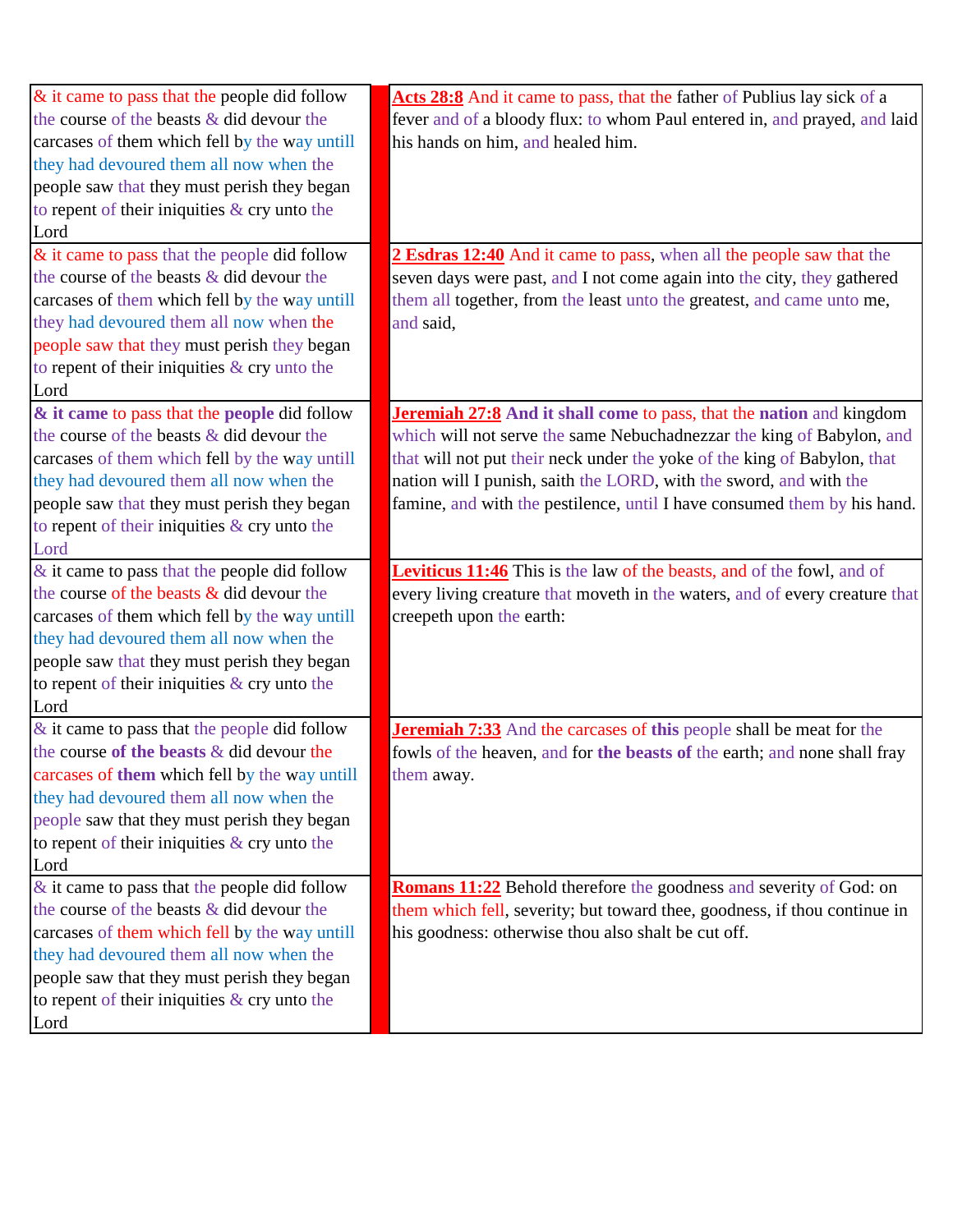| $\&$ it came to pass that the people did follow | 1 Chronicles 5:10 And in the days of Saul they made war with the                 |
|-------------------------------------------------|----------------------------------------------------------------------------------|
| the course of the beasts & did devour the       | Hagarites, who fell by their hand: and they dwelt in their tents                 |
| carcases of them which fell by the way untill   | throughout all the east land of Gilead.                                          |
| they had devoured them all now when the         |                                                                                  |
| people saw that they must perish they began     |                                                                                  |
| to repent of their iniquities $&$ cry unto the  |                                                                                  |
| Lord                                            |                                                                                  |
| $\&$ it came to pass that the people did follow | <b>Psalm 79:7</b> For they have devoured Jacob, and laid waste his dwelling      |
| the course of the beasts $\&$ did devour the    | place.                                                                           |
| carcases of them which fell by the way untill   |                                                                                  |
| they had devoured them all now when the         |                                                                                  |
| people saw that they must perish they began     |                                                                                  |
| to repent of their iniquities $\&$ cry unto the |                                                                                  |
| Lord                                            |                                                                                  |
| $\&$ it came to pass that the people did follow | <b>Ezekiel 22:25</b> There is a conspiracy of her prophets in the midst thereof, |
| the course of the beasts & did devour the       | like a roaring lion ravening the prey; they have devoured souls; they            |
| carcases of them which fell by the way untill   | have taken the treasure and precious things; they have made her many             |
| they had devoured them all now when the         | widows in the midst thereof.                                                     |
| people saw that they must perish they began     |                                                                                  |
| to repent of their iniquities $\&$ cry unto the |                                                                                  |
| Lord                                            |                                                                                  |
| $\&$ it came to pass that the people did follow | Jeremiah 50:7 All that found them have devoured them: and their                  |
| the course of the beasts & did devour the       | adversaries said, We offend not, because they have sinned against the            |
| carcases of them which fell by the way untill   | LORD, the habitation of justice, even the LORD, the hope of their                |
| they had devoured them all now when the         | fathers.                                                                         |
| people saw that they must perish they began     |                                                                                  |
| to repent of their iniquities & cry unto the    |                                                                                  |
| Lord                                            |                                                                                  |
| $\&$ it came to pass that the people did follow | <b>Susanna 1:7</b> Now when the people departed away at noon, Susanna            |
| the course of the beasts & did devour the       | went into her husband's garden to walk.                                          |
| carcases of them which fell by the way untill   |                                                                                  |
| they had devoured them all now when the         |                                                                                  |
| people saw that they must perish they began     |                                                                                  |
| to repent of their iniquities $&$ cry unto the  |                                                                                  |
| Lord                                            |                                                                                  |
| & it came to pass that the people did follow    | <b>Exodus 32:1</b> And when the people saw that Moses delayed to come            |
| the course of the beasts & did devour the       | down out of the mount, the people gathered themselves together unto              |
| carcases of them which fell by the way untill   | Aaron, and said unto him, Up, make us gods, which shall go before us;            |
| they had devoured them all now when the         | for as for this Moses, the man that brought us up out of the land of Egypt,      |
| people saw that they must perish they began     | we wot not what is become of him.                                                |
| to repent of their iniquities $\&$ cry unto the |                                                                                  |
| Lord                                            |                                                                                  |